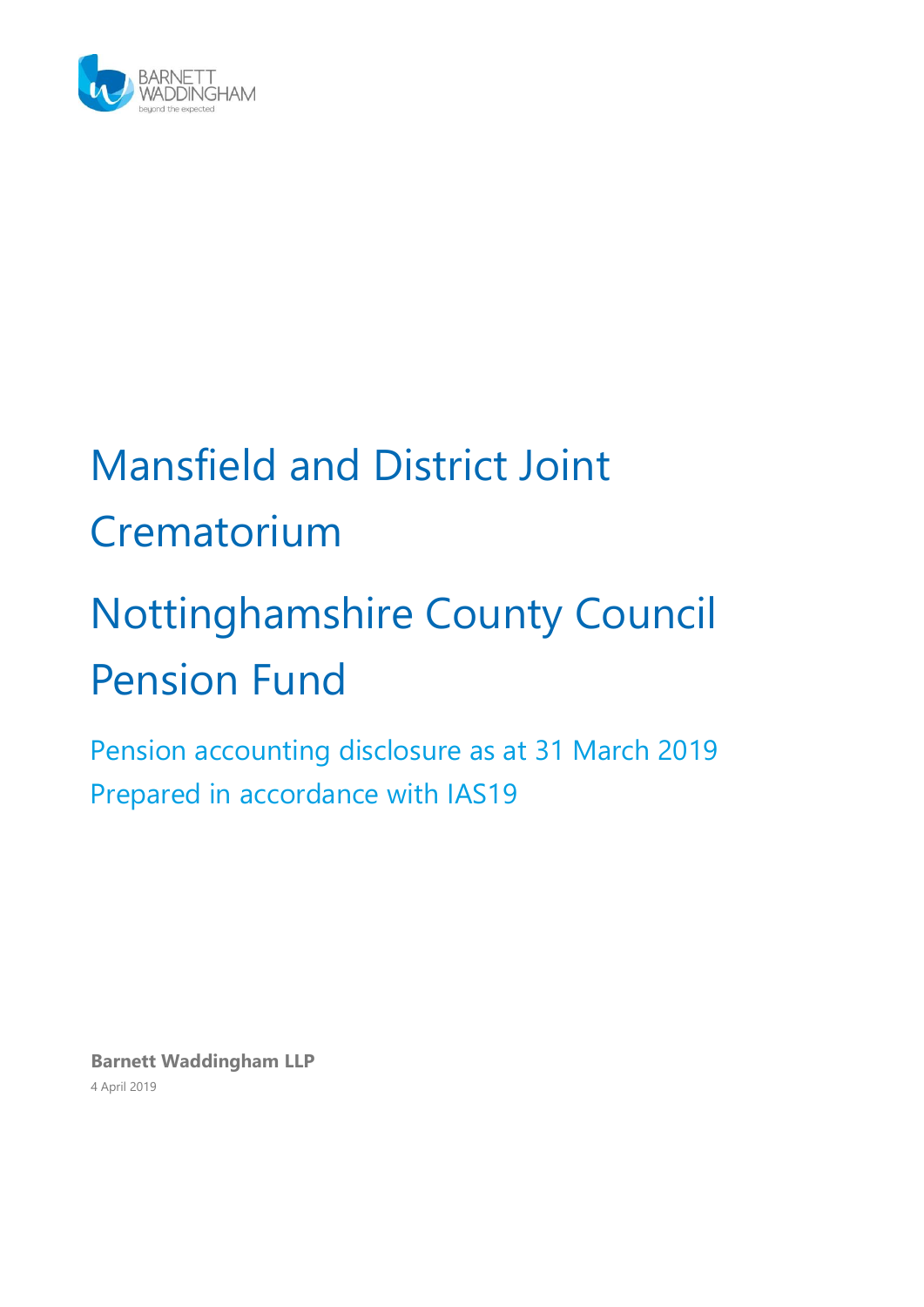

# Contents

| Appendix 1 |  |
|------------|--|
| Appendix 2 |  |
| Appendix 3 |  |
| Appendix 4 |  |
| Appendix 5 |  |
| Appendix 6 |  |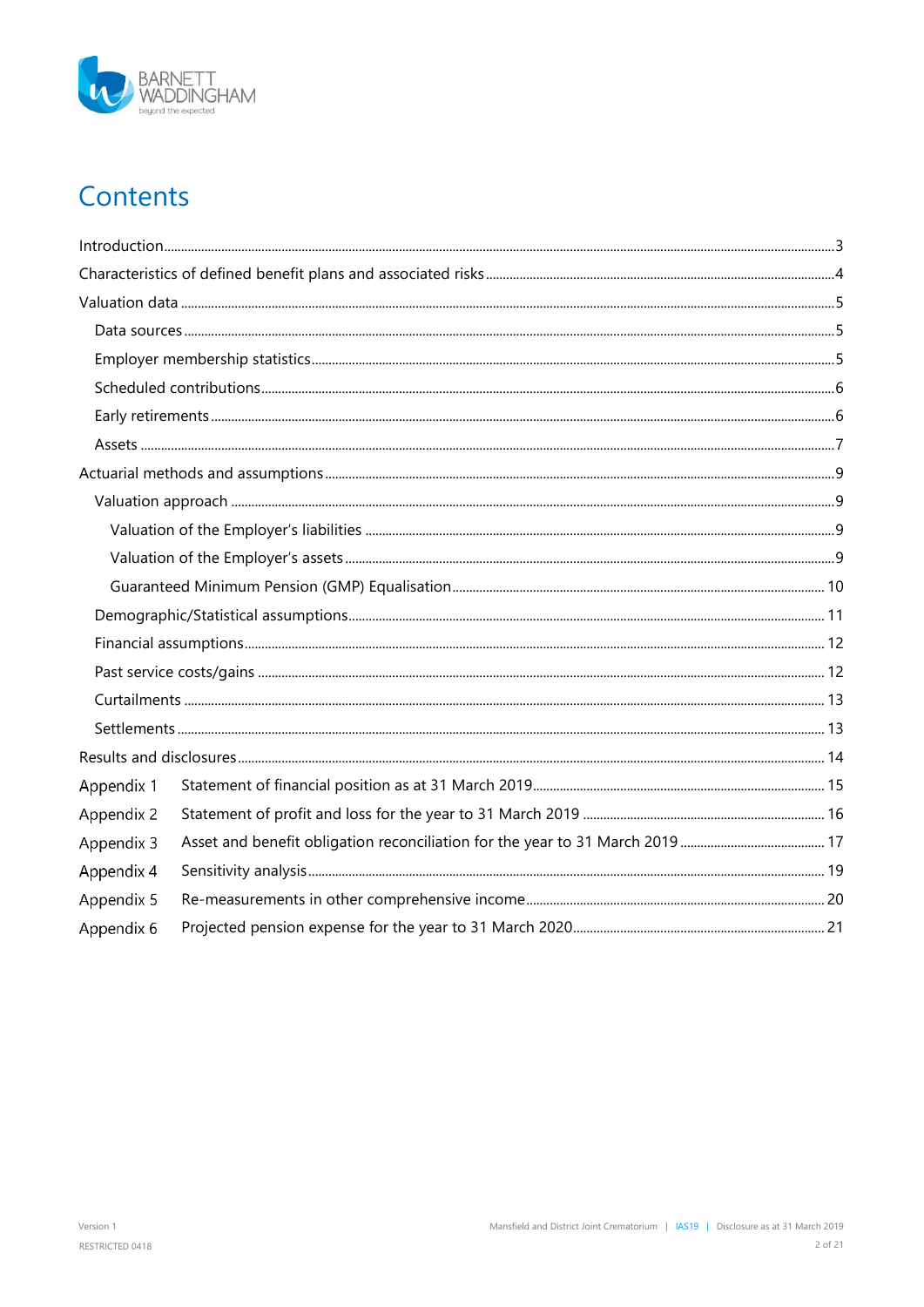

### <span id="page-2-0"></span>Introduction

We have been instructed by Nottinghamshire County Council, the administering authority to the Nottinghamshire County Council Pension Fund (the Fund), to undertake pension expense calculations in respect of pension benefits provided by the Local Government Pension Scheme (the LGPS) to employees of Mansfield and District Joint Crematorium (the Employer) as at 31 March 2019. We have taken account of current LGPS Regulations, as amended, as at the date of this report.

This report is addressed to the Employer and its advisers; in particular, this report is likely to be of relevance to the Employer's auditor.

These figures are prepared in accordance with our understanding of International Accounting Standard 19 (IAS19).

This advice complies with Technical Actuarial Standard 100: Principles for Technical Actuarial Work (TAS 100).

The figures quoted will form the basis of the balance sheet and funding status disclosures to be made by the Employer as at 31 March 2019 in respect of its pension obligations under the LGPS. The projected pension expense calculations for the year to 31 March 2020 may be used for the purpose of any interim financial reporting during the year to 31 March 2020. However, it may subsequently be necessary to adjust these projections following the occurrence of any material events such as curtailments, settlements or the discontinuance of the Employer's participation in the Fund.

Please note that no allowance has been made for the recent McCloud judgement which relates to age discrimination within the New Judicial Pension Scheme. It is currently unclear how this judgement may affect LGPS members' past or future service benefits. We continue to participate in discussions with the governing bodies of the LGPS to understand how this may affect mechanisms within the scheme, however, at the time of producing the report no guidance or indication of the likely impact of this ruling has been provided to funds.

Please note we have not made any allowance for IFRIC14 in our calculations. We would be happy to speak to the Employer or their auditor if more information is required.

IAS19 also requires the disclosure of any other employer provided pension benefits which are not paid from the Fund itself: examples include additional pensions paid on retirement under the Discretionary Payment Regulations. We have only valued such additional liabilities, which would not be covered in the formal LGPS valuation, to the extent that they have been notified to us and are as disclosed in the Valuation data section of this report.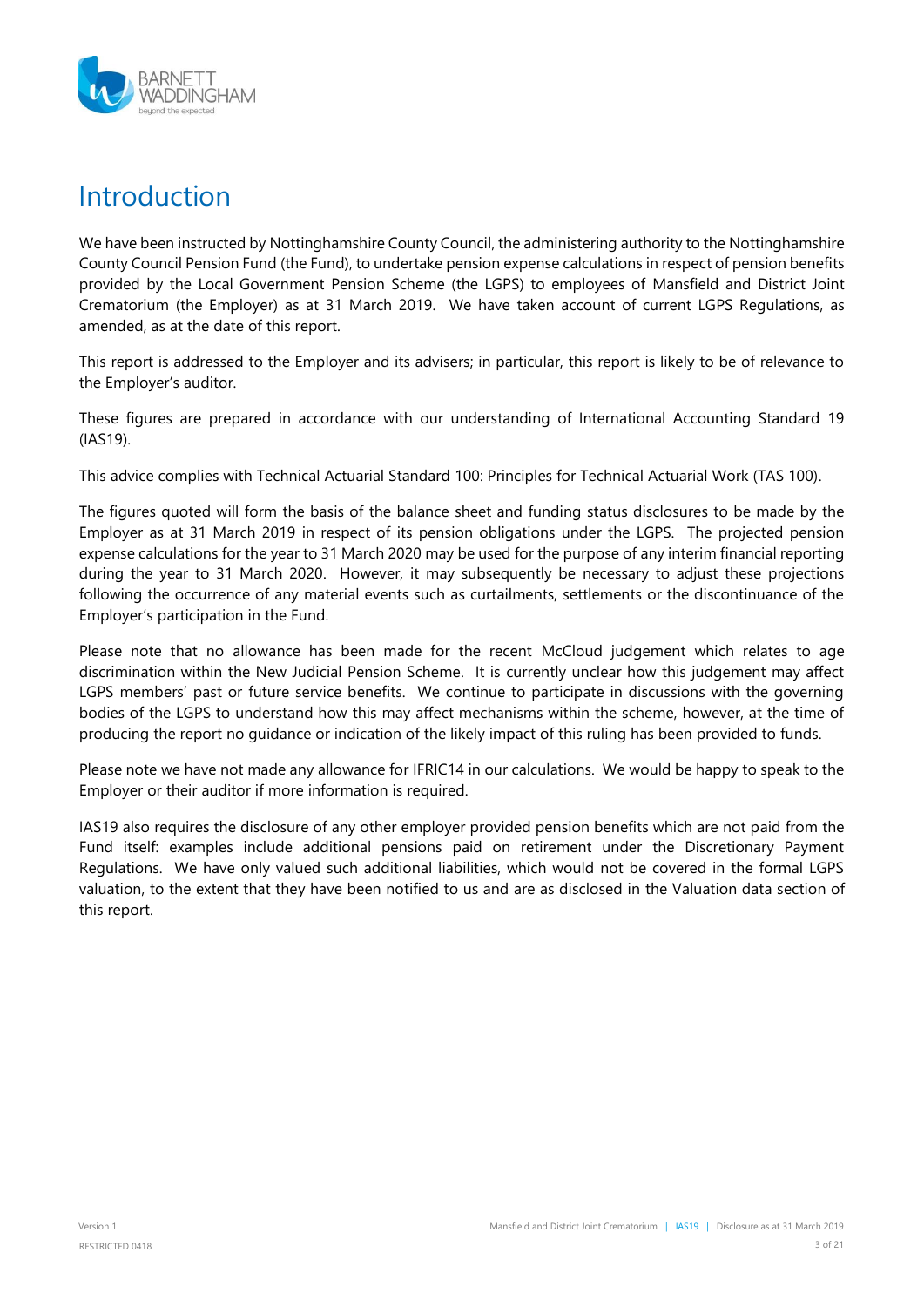

# <span id="page-3-0"></span>Characteristics of defined benefit plans and associated risks

The LGPS is a defined benefit statutory scheme administered in accordance with the Local Government Pension Scheme Regulations 2013 and currently provides benefits based on career average revalued earnings. Full details of the benefits being valued are as set out in the Regulations as amended and summarised on the LGPS website and the Fund's membership booklet.

The administering authority for the Fund is Nottinghamshire County Council. The Pension Fund Committee oversees the management of the Fund whilst the day to day fund administration is undertaken by a team within the administering authority. Where appropriate some functions are delegated to the Fund's professional advisers.

As administering authority to the Fund, Nottinghamshire County Council, after consultation with the Fund Actuary and other relevant parties, is responsible for the preparation and maintenance of the Funding Strategy Statement and the Investment Strategy Statement. These should be amended when appropriate based on the Fund's performance and funding.

Contributions are set every three years as a result of the actuarial valuation of the Fund required by the Regulations. The next actuarial valuation of the Fund will be carried out as at 31 March 2019 and will set contributions for the period from 1 April 2020 to 31 March 2023. There are no minimum funding requirements in the LGPS but the contributions are generally set to target a funding level of 100% using the actuarial valuation assumptions.

On the Employer's withdrawal from the Fund, a cessation valuation will be carried out in accordance with Regulation 64 of the LGPS Regulations 2013 which will determine the termination contribution due by the Employer, on a set of assumptions deemed appropriate by the Fund Actuary.

In general, participating in a defined benefit pension scheme means that the Employer is exposed to a number of risks:

- Investment risk. The Fund holds investment in asset classes, such as equities, which have volatile market values and while these assets are expected to provide real returns over the long-term, the short-term volatility can cause additional funding to be required if a deficit emerges;
- Interest rate risk. The Fund's liabilities are assessed using market yields on high quality corporate bonds to discount future liability cashflows. As the Fund holds assets such as equities the value of the assets and liabilities may not move in the same way;
- Inflation risk. All of the benefits under the Fund are linked to inflation and so deficits may emerge to the extent that the assets are not linked to inflation; and
- Longevity risk. In the event that the members live longer than assumed a deficit will emerge in the Fund. There are also other demographic risks.

In addition, as many unrelated employers participate in the Nottinghamshire County Council Pension Fund, there is an orphan liability risk where employers leave the Fund but with insufficient assets to cover their pension obligations so that the difference may fall on the remaining employers.

All of the risks above may also benefit the Employer e.g. higher than expected investment returns or employers leaving the Fund with excess assets which eventually get inherited by the remaining employers.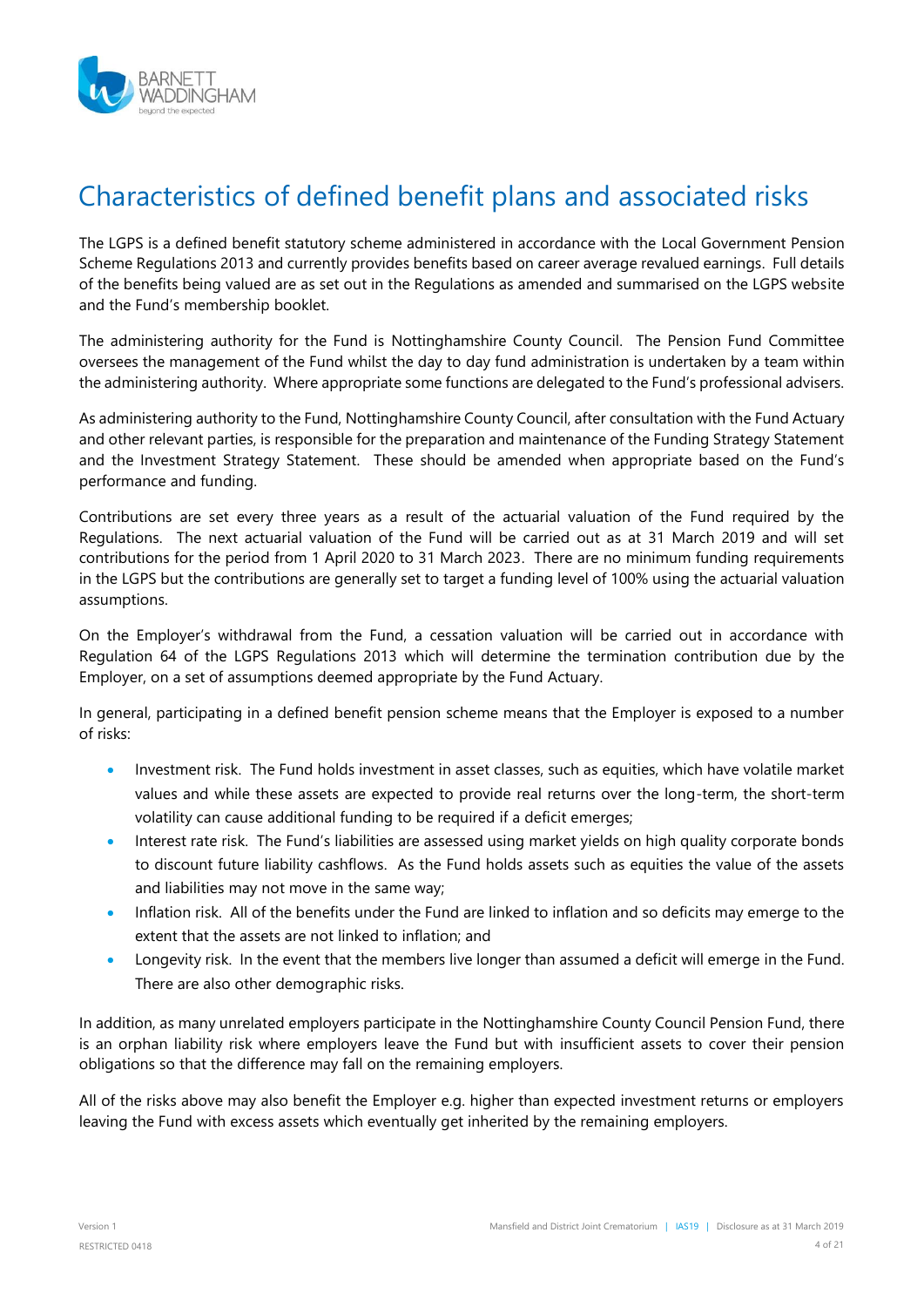

# <span id="page-4-0"></span>Valuation data

### <span id="page-4-1"></span>Data sources

In completing our calculations for pension accounting purposes we have used the following items of data, which we received from Nottinghamshire County Council:

- The results of the valuation as at 31 March 2016 which was carried out for funding purposes and the results of the 31 March 2018 IAS19 report which was carried out for accounting purposes;
- Estimated whole Fund income and expenditure items for the period to 31 March 2019;
- Estimated Fund returns based on Fund asset statements provided (or estimated where necessary) as at 31 March 2016, 31 March 2018 and 31 December 2018, Fund income and expenditure as noted above, and estimated market returns thereafter for the period to 31 March 2019;
- Estimated Fund income and expenditure in respect of the Employer for the period to 31 March 2019; and
- Details of any new early retirements for the period to 31 March 2019 that have been paid out on an unreduced basis, which are not anticipated in the normal employer service cost.

Although some of these data items have been estimated, we do not believe that they are likely to have a material effect on the results of this report. Further, we are not aware of any material changes or events since we received the data. The data has been checked for reasonableness and we are happy that the data is sufficient for the purposes of this advice.

### <span id="page-4-2"></span>Employer membership statistics

The table below summarises the membership data, as at 31 March 2016 for members receiving funded benefits, and as at 31 March 2016 for any members receiving unfunded benefits.

| <b>Member data summary</b> | <b>Number</b> | <b>Salaries/Pensions</b> | <b>Average age</b> |
|----------------------------|---------------|--------------------------|--------------------|
|                            |               | £000s                    |                    |
| Actives                    | 12            | 223                      | 50                 |
| Deferred pensioners        | 6             | 5                        | 45                 |
| Pensioners                 | 5             | 20                       | 58                 |
| Unfunded pensioners        | $\mathcal{P}$ | 0                        | 69                 |

The service cost for the year ending 31 March 2019 is calculated using an estimate of the total pensionable payroll during the year. The estimated total pensionable payroll during the year is £274,000, as advised by the Employer. The projected service cost for the year ending 31 March 2020 has been calculated assuming the payroll remains at this level over the year.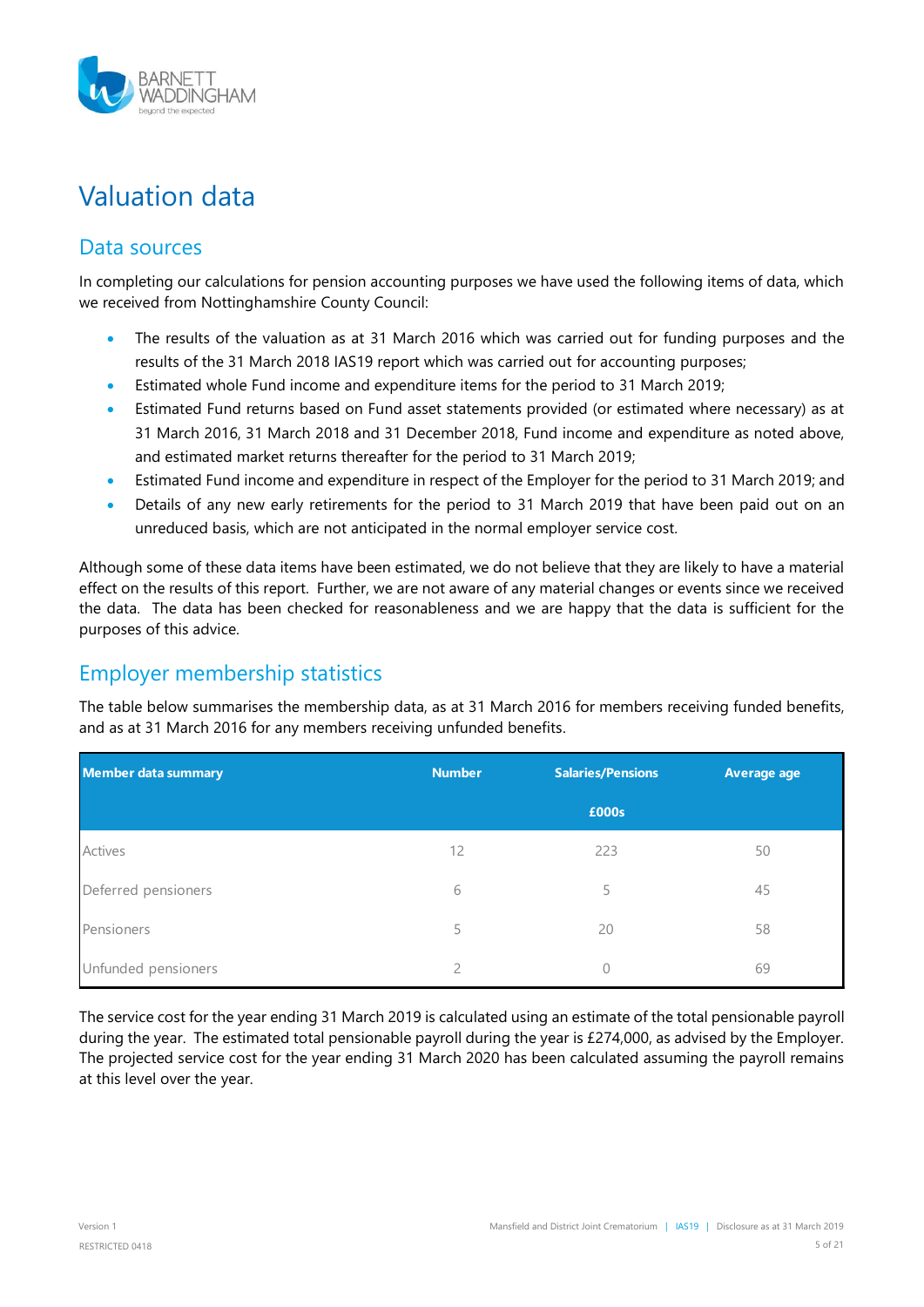

### <span id="page-5-0"></span>Scheduled contributions

The table below summarises the minimum employer contributions due from Mansfield and District Joint Crematorium to the Fund over this inter-valuation period. The calculated cost of accrual of future benefits is 17.7% of payroll p.a. The monetary amounts are due to be paid 0.

| Minimum employer contributions due for the<br>period beginning | 1 Apr 2017 | 1 Apr 2018 | 1 Apr 2019 |
|----------------------------------------------------------------|------------|------------|------------|
| Percent of payroll                                             | 17.7%      | 17.7%      | 17.7%      |
| plus monetary amount (£000s)                                   | 21         | 21         | 22         |

Mansfield and District Joint Crematorium may pay further amounts at any time and future periodic contributions, or the timing of contributions may be adjusted on a basis approved by us.

### <span id="page-5-1"></span>Early retirements

We requested data on any early retirements in respect of the Employer from the administering authority for the year ending 31 March 2019.

It is our understanding that there were no new early retirements over the year which were not allowed for at the previous accounting date.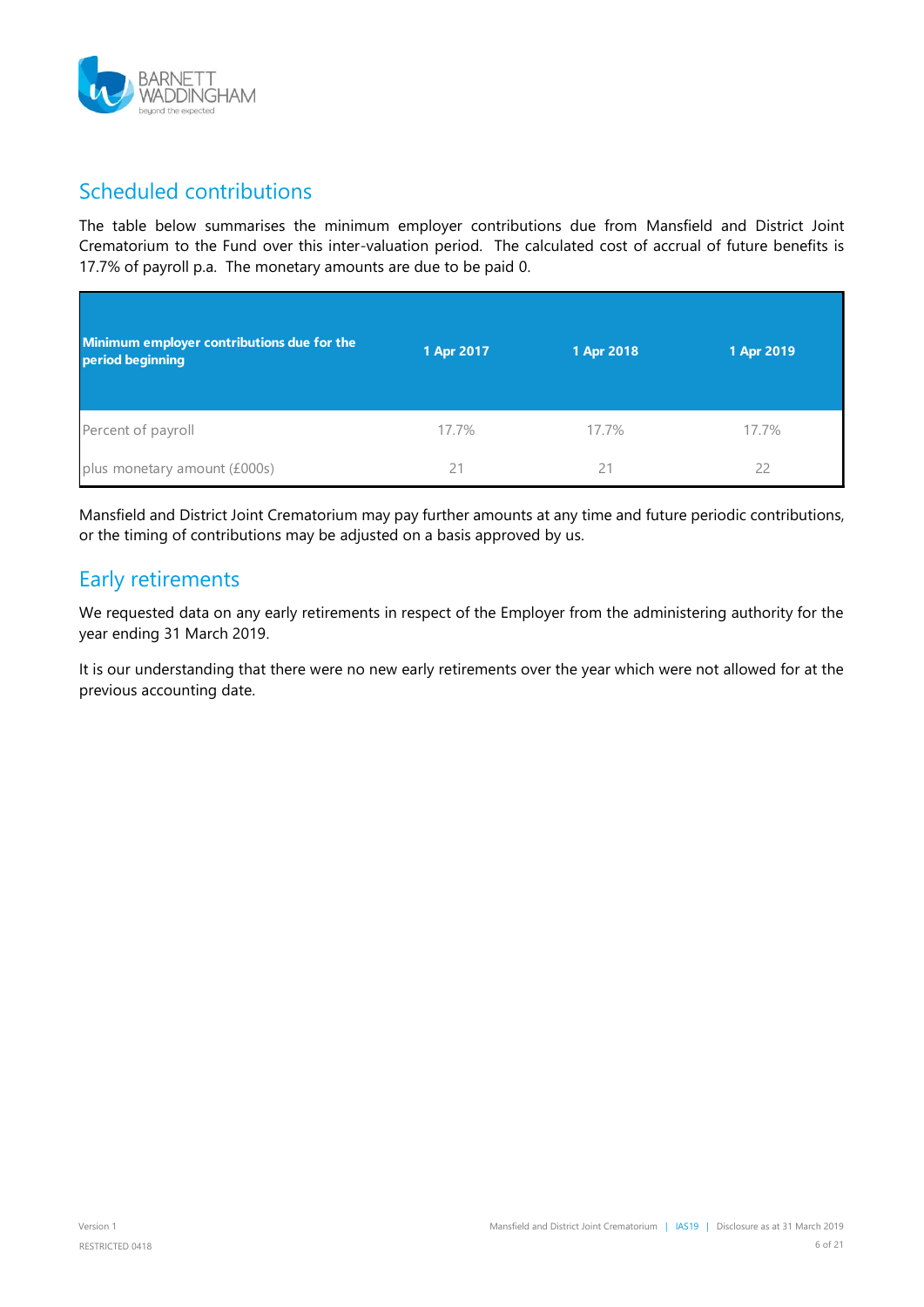

### <span id="page-6-0"></span>Assets

The return on the Fund (on a bid value to bid value basis) for the year to 31 March 2019 is estimated to be 10%. The actual return on Fund assets over the year may be different.

The estimated asset allocation for Mansfield and District Joint Crematorium as at 31 March 2019 is as follows:

| <b>Asset breakdown</b>       |       | 31 Mar 2019 | 31 Mar 2018 |      |
|------------------------------|-------|-------------|-------------|------|
|                              | £000s | $\%$        | £000s       | %    |
| Equities                     | 874   | 60%         | 846         | 66%  |
| Gilts                        | 42    | 3%          | 29          | 2%   |
| Other bonds                  | 145   | 10%         | 150         | 12%  |
| Property                     | 226   | 16%         | 162         | 13%  |
| Cash                         | $44$  | 3%          | 25          | 2%   |
| Inflation-linked pooled fund | 53    | 4%          | 32          | 2%   |
| Infrastructure               | 72    | 5%          | 42          | 3%   |
| <b>Total</b>                 | 1,456 | 100%        | 1,286       | 100% |

We have estimated the bid values where necessary. Please note that the individual percentages shown are to the nearest percentage point for each asset class and may not sum to 100%. The final asset allocation of the Fund assets as at 31 March 2019 is likely to be different from that shown due to estimation techniques.

Based on the above, the Employer's share of the assets of the Fund is less than 1%.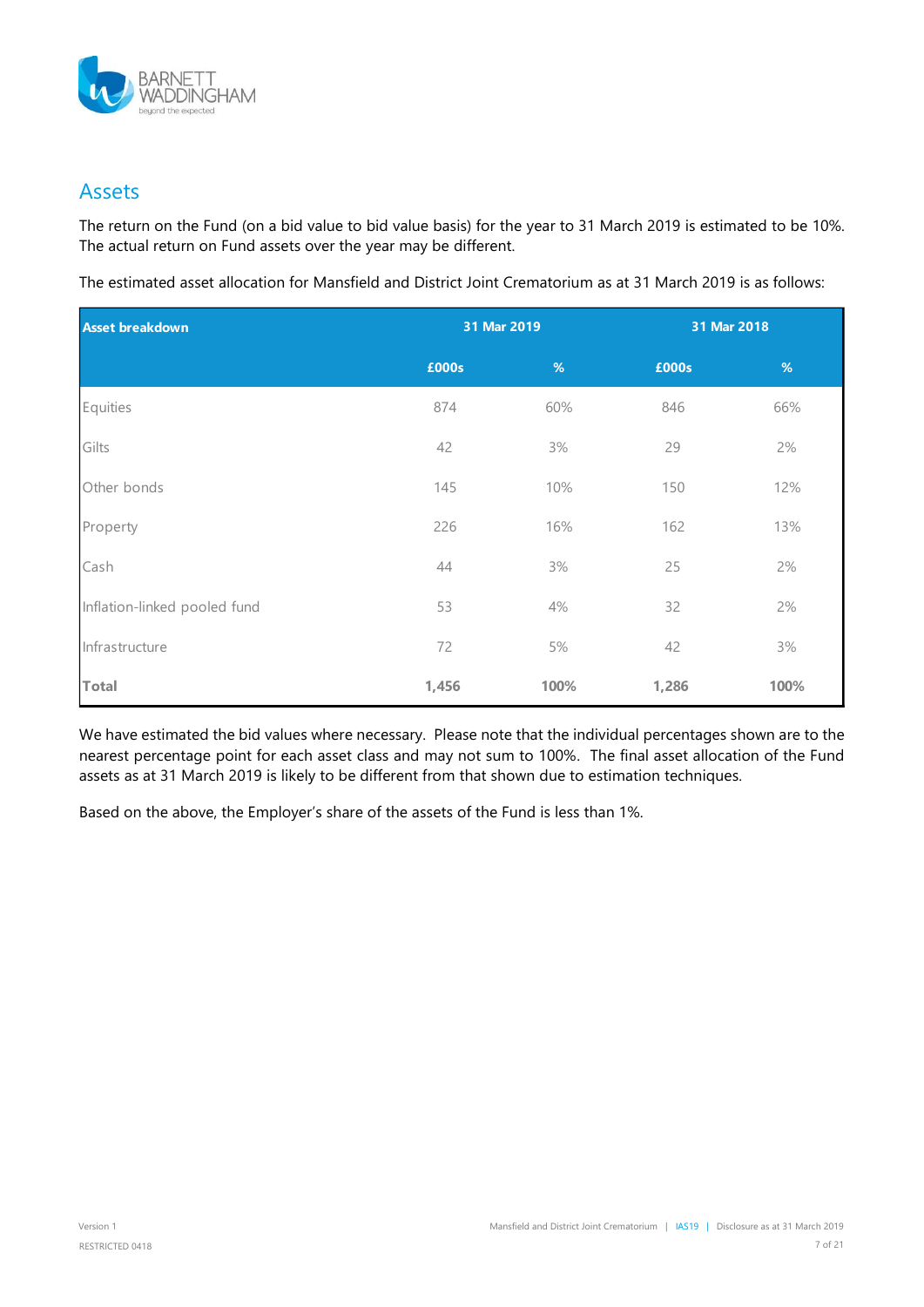

We received the following information from the administering authority regarding the detail of their assets as at 31 December 2018, representing the percentages of the total Fund held in each asset class (split by those that have a quoted market price in an active market, and those that do not).

| <b>Asset breakdown</b>                      | 31 Dec 2018    |                          |  |
|---------------------------------------------|----------------|--------------------------|--|
|                                             | % Quoted       | % Unquoted               |  |
| <b>Fixed Interest Government Securities</b> |                |                          |  |
| UK                                          | 2.9%           |                          |  |
| <b>Corporate Bonds</b>                      |                |                          |  |
| UK                                          | 9.5%           |                          |  |
| Overseas                                    | 0.4%           | $\overline{\phantom{a}}$ |  |
| <b>Equities</b>                             |                |                          |  |
| UK                                          | 23.2%          | 0.1%                     |  |
| Overseas                                    | 34.2%          | $\bar{ }$                |  |
| Property                                    |                |                          |  |
| All                                         |                | 15.5%                    |  |
| <b>Others</b>                               |                |                          |  |
| Private Equity                              | $\overline{a}$ | 2.5%                     |  |
| Infrastructure                              | $\overline{a}$ | 4.9%                     |  |
| Inflation Linked                            |                | 3.6%                     |  |
| Cash/Temporary Investments                  | $\overline{a}$ | 3.0%                     |  |
|                                             |                |                          |  |
| <b>Total</b>                                | 70.3%          | 29.7%                    |  |

We do not have any further detail on the current asset allocation of the Fund; we suggest that if further information is required the administering authority is contacted in the first instance. Please note that as above, no adjustments for presentational purposes have been made to the percentages shown.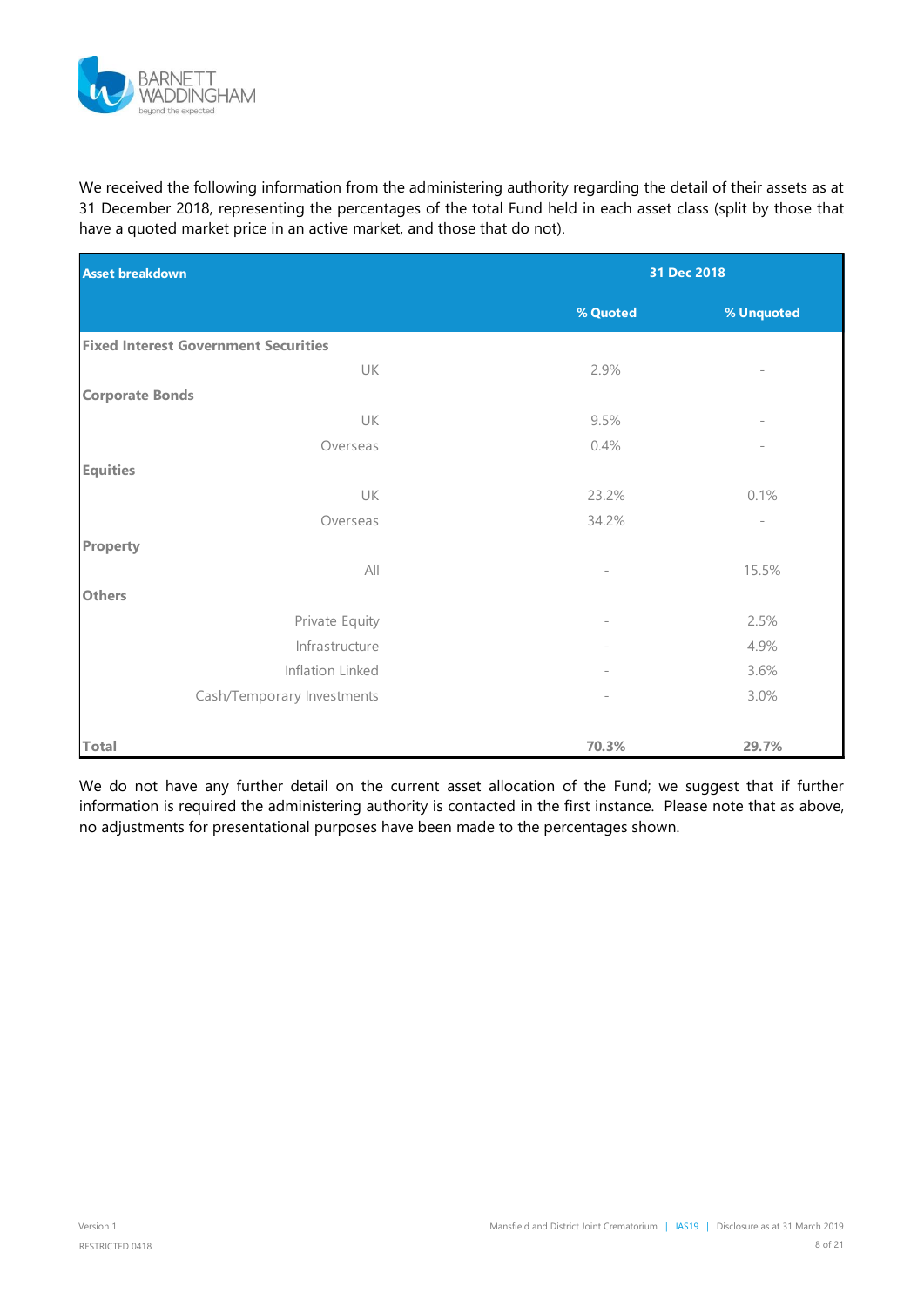

# <span id="page-8-0"></span>Actuarial methods and assumptions

### <span id="page-8-1"></span>Valuation approach

#### <span id="page-8-2"></span>Valuation of the Employer's liabilities

To assess the value of the Employer's liabilities at 31 March 2019, we have rolled forward the value of the Employer's liabilities calculated for the funding valuation as at 31 March 2016, using financial assumptions that comply with IAS19.

The full actuarial valuation involved projecting future cashflows to be paid from the Fund and placing a value on them. These cashflows include pensions currently being paid to members of the Fund as well as pensions (and lump sums) that may be payable in future to members of the Fund or their dependants. These pensions are linked to inflation and will normally be payable on retirement for the life of the member or a dependant following a member's death.

It is not possible to assess the accuracy of the estimated value of liabilities as at 31 March 2019 without completing a full valuation. However, we are satisfied that the approach of rolling forward the previous valuation data to 31 March 2019 should not introduce any material distortions in the results provided that the actual experience of the Employer and the Fund has been broadly in line with the underlying assumptions, and that the structure of the liabilities is substantially the same as at the latest formal valuation. From the information we have received there appears to be no evidence that this approach is inappropriate.

#### <span id="page-8-3"></span>Valuation of the Employer's assets

To calculate the asset share we have rolled forward the assets allocated to the Employer at 31 March 2016 allowing for investment returns (estimated where necessary), contributions paid into, and estimated benefits paid from, the Fund by and in respect of the Employer and its employees.

The Employer currently participates in the Small Scheduled Bodies pool with other employers in order to share experience of risks they are exposed to in the Fund. At the 2016 valuation, the deficit for the whole pool was calculated and allocated to each employer in proportion to their value of liabilities. The next reallocation will be carried out at the 2019 valuation, should the Employer remain in the pool. Each employer within the pool pays a contribution rate based on the cost of benefits of the combined membership of the pool.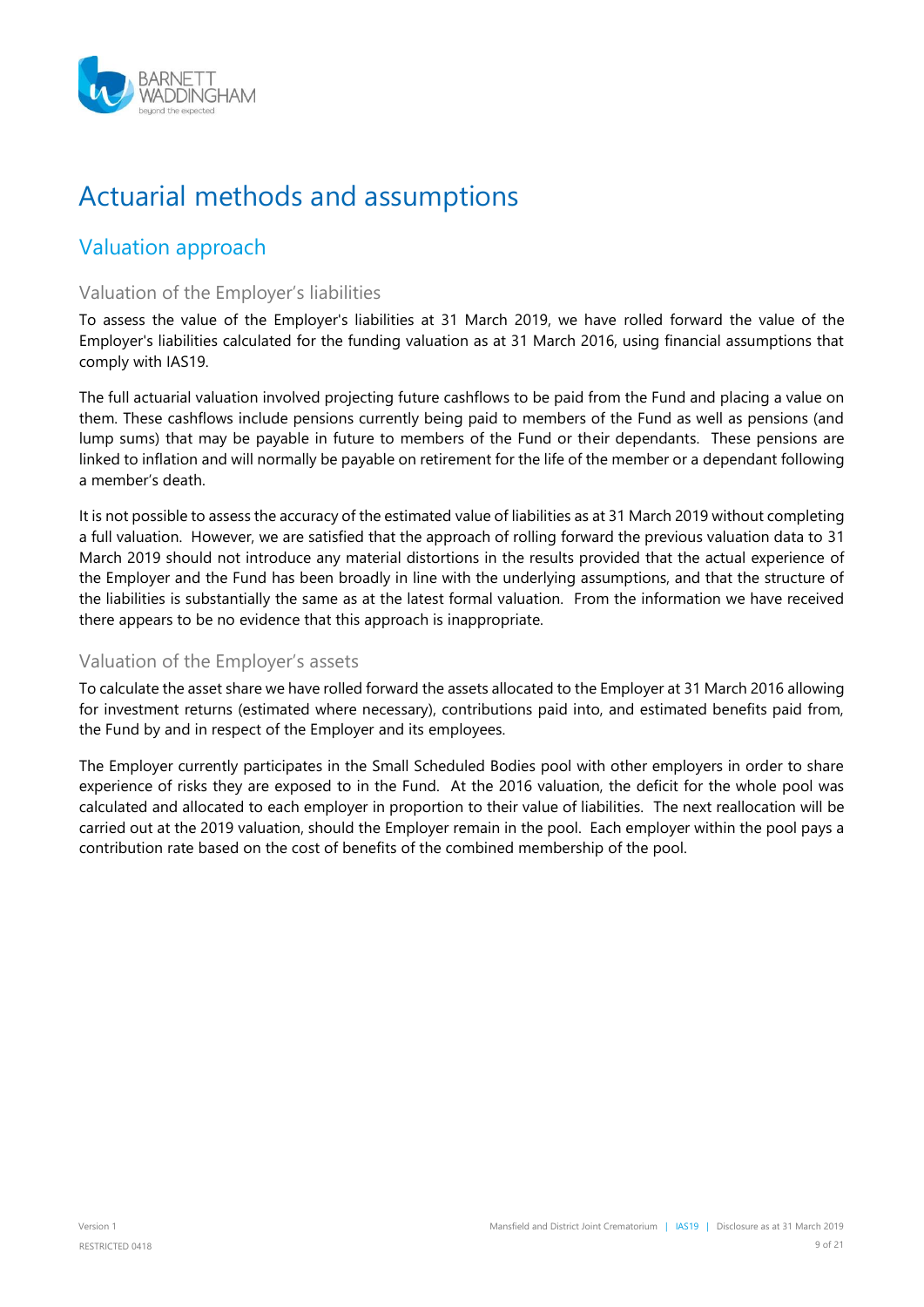

#### <span id="page-9-0"></span>Guaranteed Minimum Pension (GMP) Equalisation

As a result of the High Court's recent Lloyds ruling on the equalisation of GMPs between genders, a number of pension schemes have made adjustments to accounting disclosures to reflect the effect this ruling has on the value of pension liabilities. It is our understanding that HM Treasury have confirmed that the judgement "does not impact on the current method used to achieve equalisation and indexation in public service pension schemes". More information on the current method of equalisation of public service pension schemes can be found [here.](https://www.gov.uk/government/consultations/indexation-and-equalisation-of-gmp-in-public-service-pension-schemes/consultation-on-indexation-and-equalisation-of-gmp-in-public-service-pension-schemes)

On 22 January 2018, the Government published the outcome to its *Indexation and equalisation of GMP in public service pension schemes* consultation, concluding that the requirement for public service pension schemes to fully price protect the GMP element of individuals' public service pension would be extended to those individuals reaching State Pension Age (SPA) before 6 April 2021. HM Treasury published a Ministerial Direction on 4 December 2018 to implement this outcome, with effect from 6 April 2016. Details of this outcome and the Ministerial Direction can be found [here.](https://www.gov.uk/government/publications/indexation-of-public-service-pensions)

Our valuation assumption for GMP is that the Fund will pay limited increases for members that have reached SPA by 6 April 2016, with the Government providing the remainder of the inflationary increase. For members that reach SPA after this date, we have assumed that the Fund will be required to pay the entire inflationary increase. Therefore we do not believe we need to make any adjustments to the value placed on the liabilities as a result of the above outcome.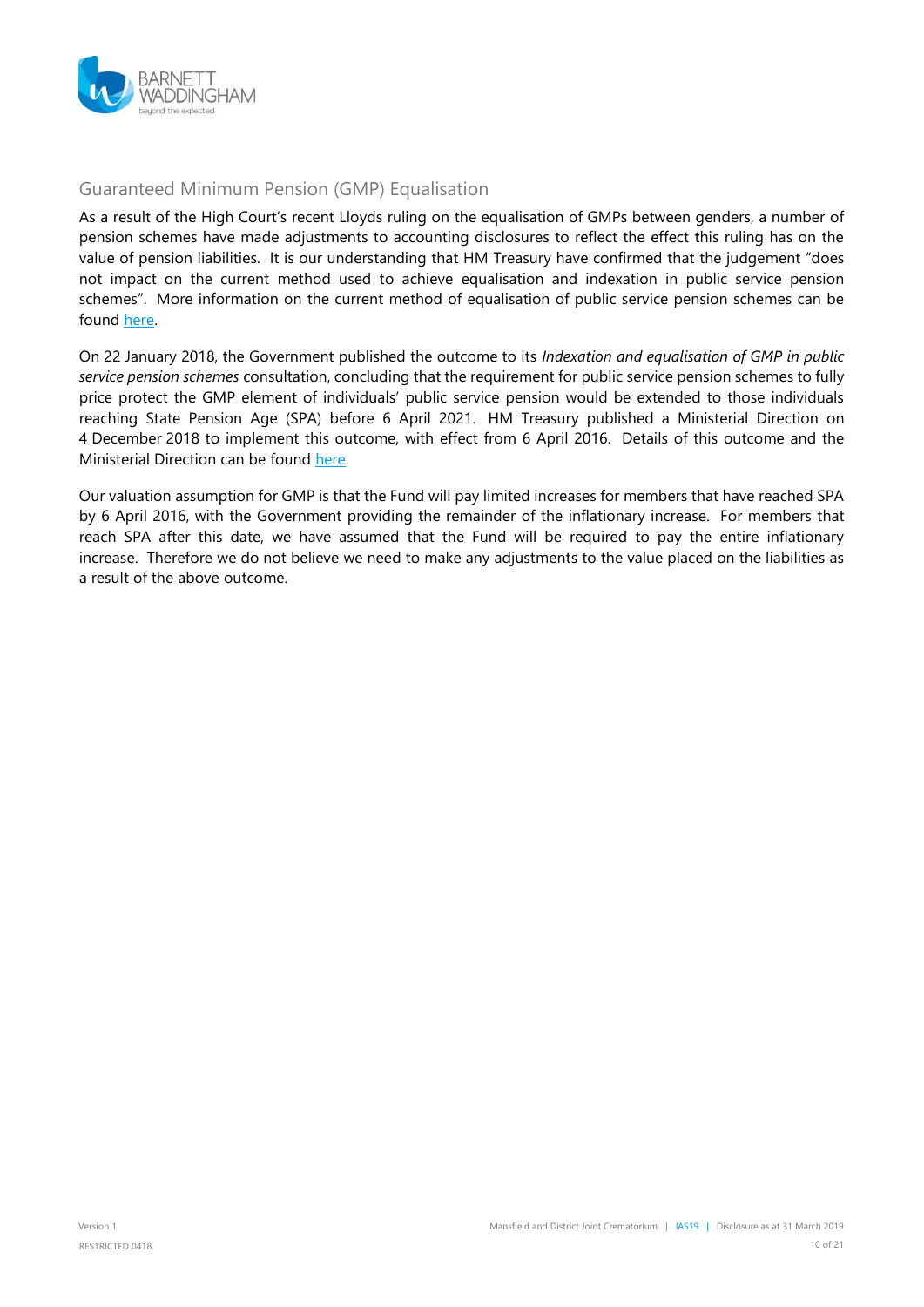

### <span id="page-10-0"></span>Demographic/Statistical assumptions

We have adopted a set of demographic assumptions that are consistent with those used for the most recent Fund valuation, which was carried out as at 31 March 2016. The post retirement mortality tables adopted are the S2PA tables with a multiplier of 100% for males and 90% for females. These base tables are then projected using the CMI 2018 Model, allowing for a long-term rate of improvement of 1.5% p.a..

Although the post retirement mortality tables adopted are consistent with the previous accounting date, the mortality improvement projection has been updated to use the latest version of the Continuous Mortality Investigation's model, CMI\_2018, which was released in March 2019. We have adopted the default smoothing parameter of 7.0 and have not applied an additional initial rate, while continuing to adopt a long term improvement rate of 1.5% p.a. At the last accounting date, the CMI\_2015 Model was adopted. The effect of updating to the most recent model is reflected in the *Change in demographic assumptions* figure in [Appendix 3.](#page-16-0)

Retiring today Males 22.6 Females 24.4 25.6 Retiring in 20 years Males 23.3 24.8 Females 26.2 27.9 **Life expectancy from age 65 (years) 31 Mar 2019 31 Mar 2018**

The assumed life expectations from age 65 are:

We have also assumed that:

- Members will exchange half of their commutable pension for cash at retirement;
- Members will retire at one retirement age for all tranches of benefit, which will be the pension weighted average tranche retirement age; and
- The proportion of the membership that had taken up the 50:50 option at the previous valuation date will remain the same.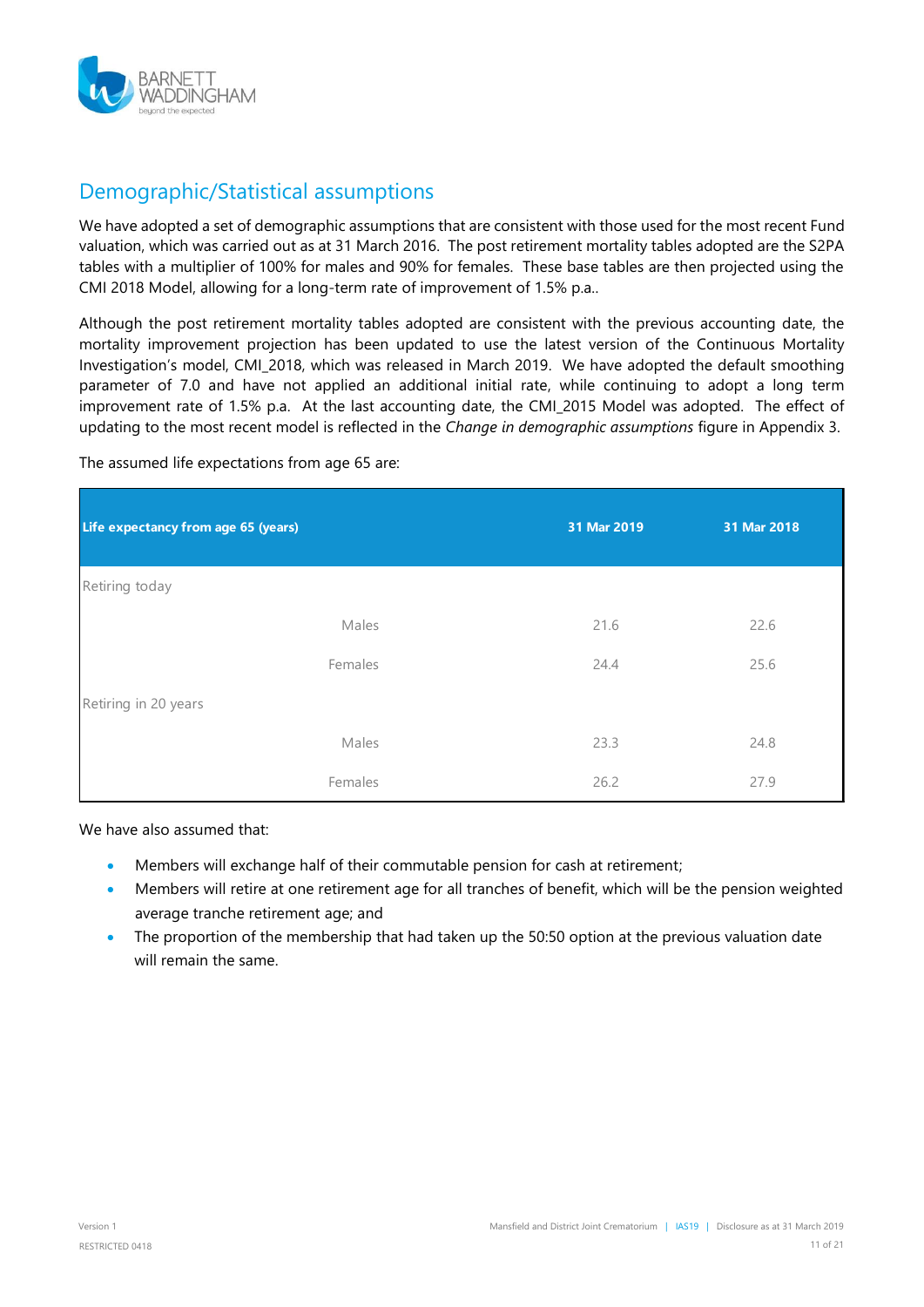

### <span id="page-11-0"></span>Financial assumptions

The financial assumptions used to calculate the results are as follows:

| <b>Assumptions as at</b> | 31 Mar 2019 | 31 Mar 2018 | 31 Mar 2017 |
|--------------------------|-------------|-------------|-------------|
|                          | % p.a.      | % p.a.      | % p.a.      |
| Discount rate            | 2.45%       | 2.60%       | 2.80%       |
| Pension increases        | 2.40%       | 2.30%       | 2.70%       |
| Salary increases         | 3.90%       | 3.80%       | 4.20%       |

These assumptions are set with reference to market conditions at 31 March 2019.

Our estimate of the Employer's past service liability duration is 24 years.

An estimate of the Employer's future cashflows is made using notional cashflows based on the estimated duration above. These estimated cashflows are then used to derive a Single Equivalent Discount Rate (SEDR). The discount rate derived is such that the net present value of the notional cashflows, discounted at this single rate, equates to the net present value of the cashflows, discounted using the annualised Merrill Lynch AA rated corporate bond yield curve (where the spot curve is assumed to be flat beyond the 30 year point). This is consistent with the approach used at the previous accounting date.

Similar to the approach used to derive the discount rate, the Retail Prices Index (RPI) increase assumption is set using a Single Equivalent Inflation Rate (SEIR) approach, using the notional cashflows described above. The single inflation rate derived is that which gives the same net present value of the cashflows, discounted using the annualised Merrill Lynch AA rated corporate bond yield curve, as applying the BoE implied inflation curve. As above, the Merrill Lynch AA rated corporate bond yield spot curve is assumed to be flat beyond the 30 year point and the BoE implied inflation spot curve is assumed to be flat beyond the 40 year point. This is consistent with the approach used at the previous accounting date.

As future pension increases are expected to be based on the Consumer Prices Index (CPI) rather than RPI, we have made a further assumption about CPI which is that it will be 1.0% p.a. below RPI i.e. 2.4% p.a. We believe that this is a reasonable estimate for the future differences in the indices, based on the different calculation methods and recent independent forecasts and is consistent with the approach used at the previous accounting date.

Salaries are assumed to increase at 1.5% p.a. above CPI in addition to a promotional scale. However, we have allowed for a short-term overlay from 31 March 2016 to 31 March 2020 for salaries to rise in line with CPI.

#### <span id="page-11-1"></span>Past service costs/gains

Past service costs/gains arise as a result of introduction or withdrawal of, or changes to, member benefits. For example, an award of additional discretionary benefits to a member such as added years by a member would be considered a past service cost.

We are not aware of any additional benefits which were granted over the year ending 31 March 2019.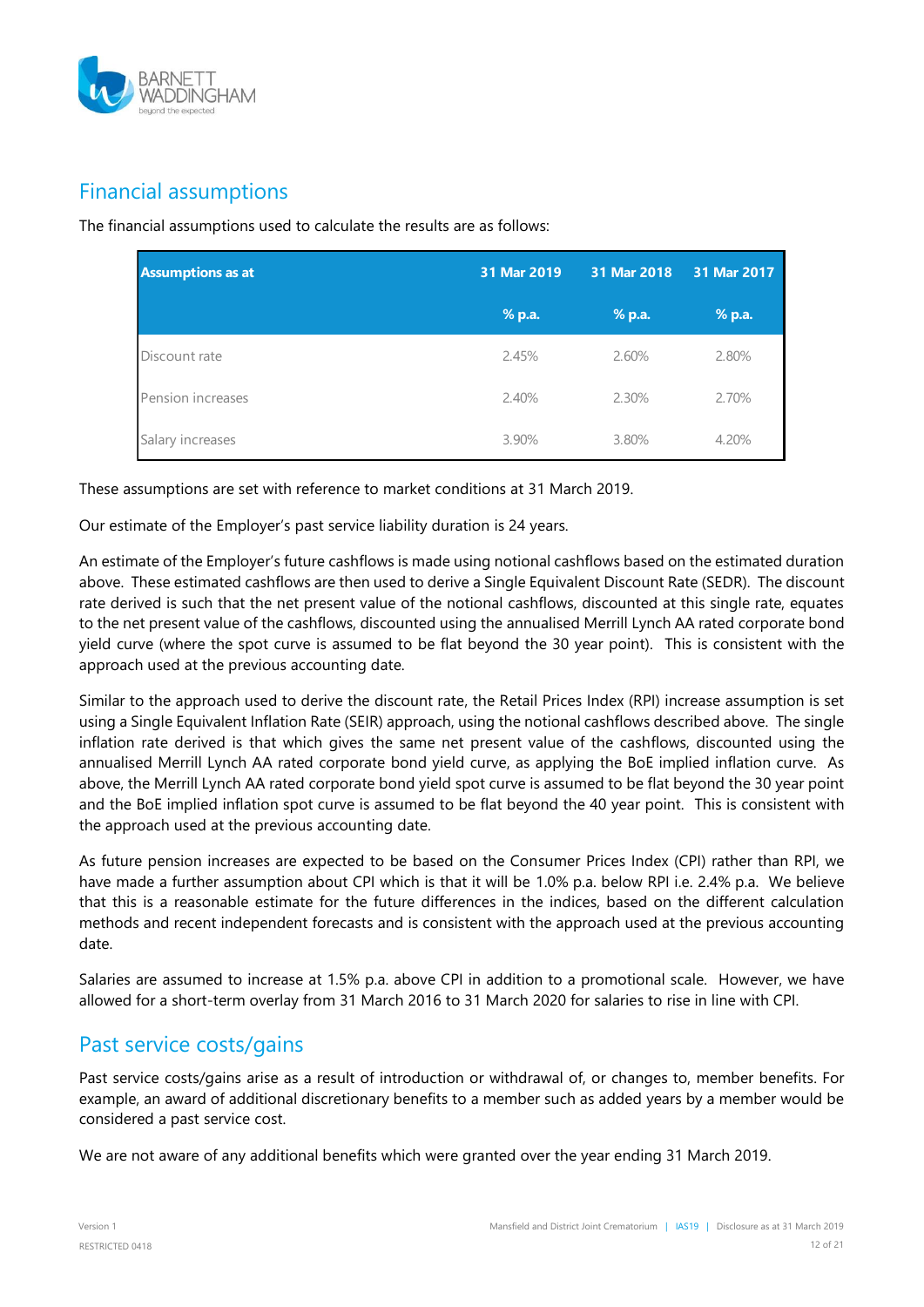

### <span id="page-12-0"></span>Curtailments

We have calculated the cost of curtailments arising as a result of the payment of unreduced pensions on early retirement. The Employer may also have to account for non-pension related costs (e.g. lump sum payments on redundancy) but for the avoidance of doubt, we have only calculated the cost of curtailments which affect the Employer's LGPS pension liabilities.

We calculate the cost of curtailments at the point of exit, with interest applied to the accounting date accounted for separately.

Over the year, we understand no employees were permitted by the Employer to take unreduced early retirement that they would not otherwise have been entitled to.

### <span id="page-12-1"></span>**Settlements**

We are not aware of any liabilities being settled at a cost materially different to the accounting reserve during the year.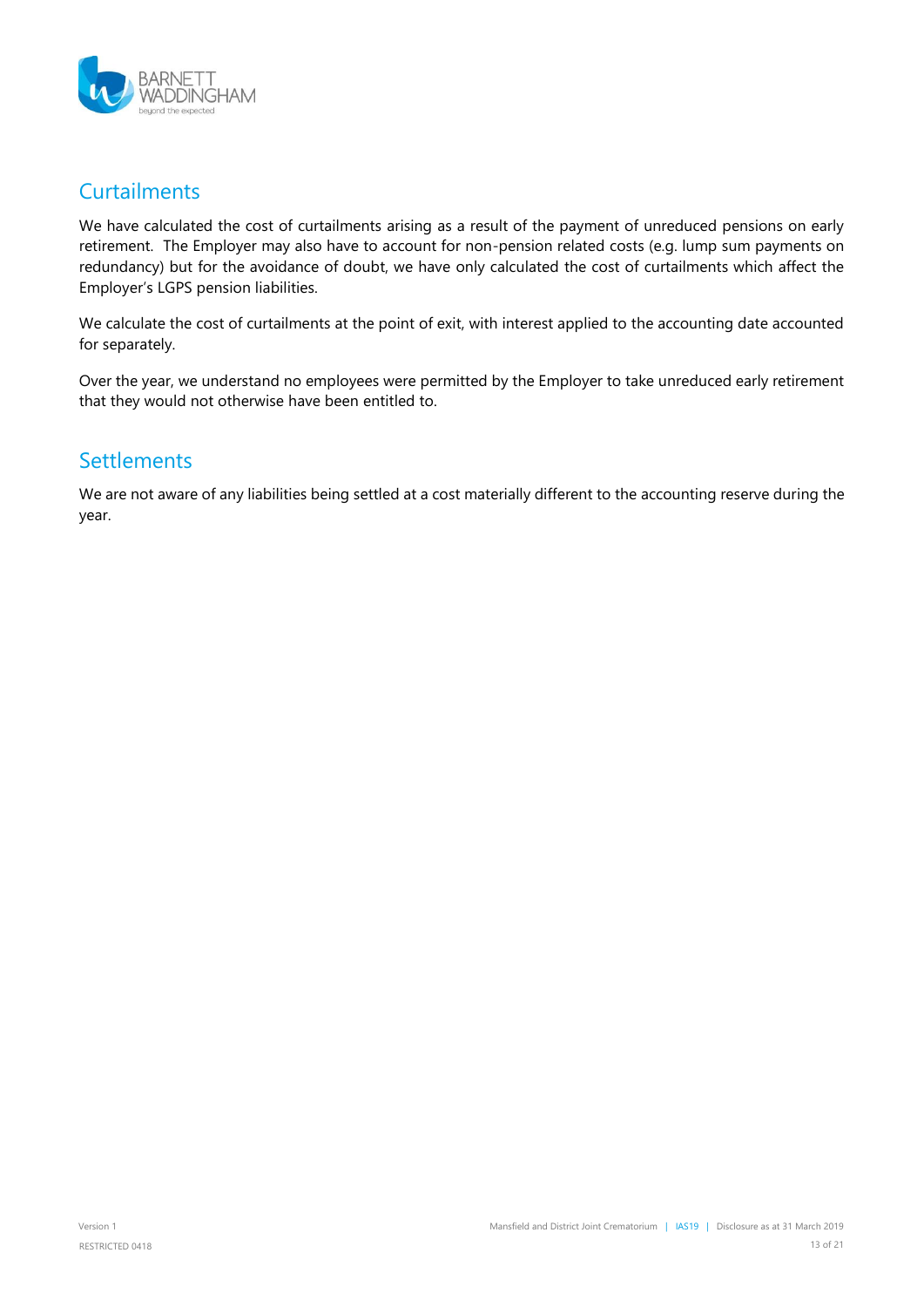

### <span id="page-13-0"></span>Results and disclosures

We estimate that the value of the net liability as at 31 March 2019 is a liability of £1,225,000.

The results of our calculations for the year ended 31 March 2019 are set out in the appendices below:

- Appendix 1 sets out the Statement of financial position as at 31 March 2019;
- Appendix 2 sets out the Statement of profit and loss for the year ended 31 March 2019;
- Appendix 3 details a reconciliation of assets and liabilities during the year;
- Appendix 4 shows a sensitivity analysis on the major assumptions;
- Appendix 5 shows the Re-measurements in other comprehensive income for the year;
- Appendix 6 contains our estimates of the projected profit and loss account costs for the year ending 31 March 2020. Please note that no allowance has been made for the costs of any early retirements or augmentations which may occur over the year and whose additional capitalised costs would be included in the value of liabilities. It is only an estimate so actual experience over the year is likely to differ. We have not provided balance sheet projections on the basis that they will depend upon market conditions and the asset value of the Fund at the end of the following year.

The figures presented in this report are prepared only for the purposes of IAS19. In particular, they are not relevant for calculations undertaken for funding purposes or for other statutory purposes under UK pensions legislation.

We would be pleased to answer any questions arising from this report.

Barry Mckay

**Barry McKay FFA Associate**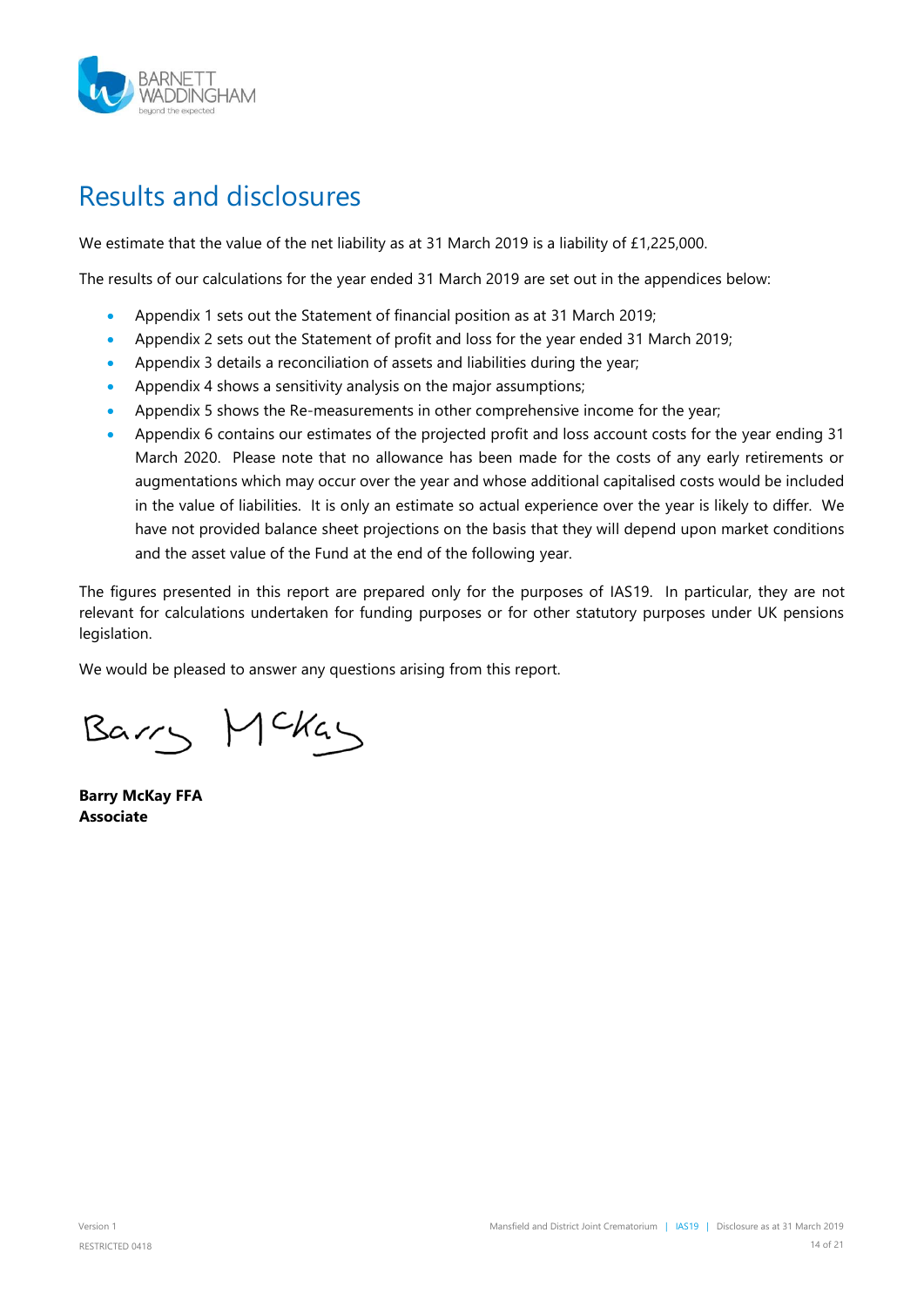

## <span id="page-14-0"></span>Appendix 1 Statement of financial position as at 31 March **2019**

| Net pension asset as at                         | 31 Mar 2019    | 31 Mar 2018 | 31 Mar 2017              |
|-------------------------------------------------|----------------|-------------|--------------------------|
|                                                 | £000s          | £000s       | £000s                    |
|                                                 |                |             |                          |
| Present value of the defined benefit obligation | 2,674          | 2,502       | 2,430                    |
| Fair value of Fund assets (bid value)           | 1,456          | 1,286       | 1,164                    |
| Deficit / (Surplus)                             | 1,218          | 1,216       | 1,266                    |
|                                                 |                |             |                          |
| Present value of unfunded obligation            | $\overline{7}$ | 7           | 7                        |
| Unrecognised past service cost                  |                |             |                          |
| Impact of asset ceiling                         |                |             | $\overline{\phantom{a}}$ |
| Net defined benefit liability / (asset)         | 1,225          | 1,223       | 1,273                    |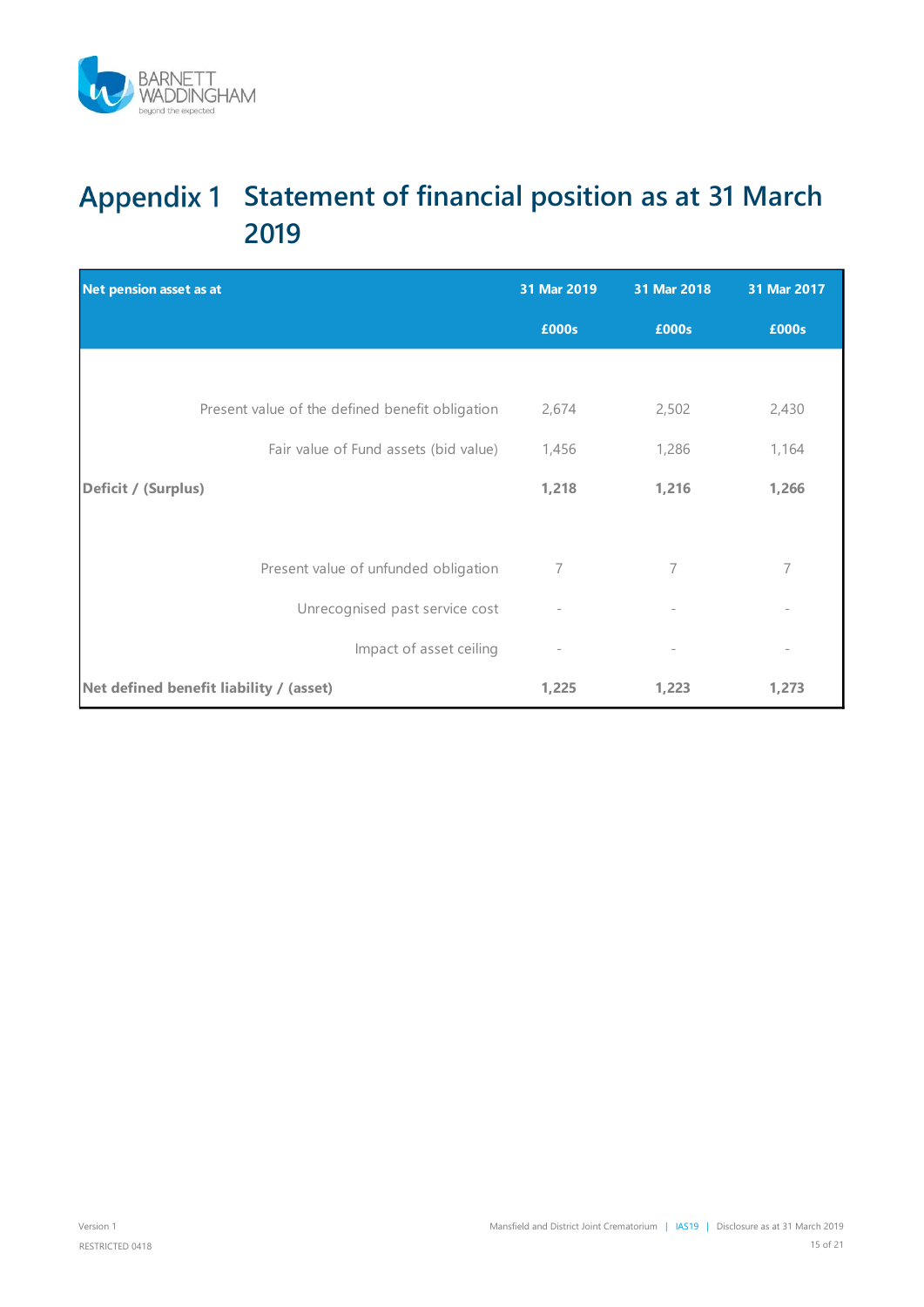

# <span id="page-15-0"></span>**Statement of profit and loss for the year to 31 March 2019**

| The amounts recognised in the profit and loss<br>statement are: | <b>Year to</b>           | <b>Year to</b> |
|-----------------------------------------------------------------|--------------------------|----------------|
|                                                                 | 31 Mar 2019              | 31 Mar 2018    |
|                                                                 | £000s                    | £000s          |
| Service cost                                                    | 103                      | 108            |
| Net interest on the defined liability (asset)                   | 31                       | 34             |
| Administration expenses                                         | $\overline{\phantom{a}}$ | $\sim$         |
| <b>Total loss (profit)</b>                                      | 134                      | 142            |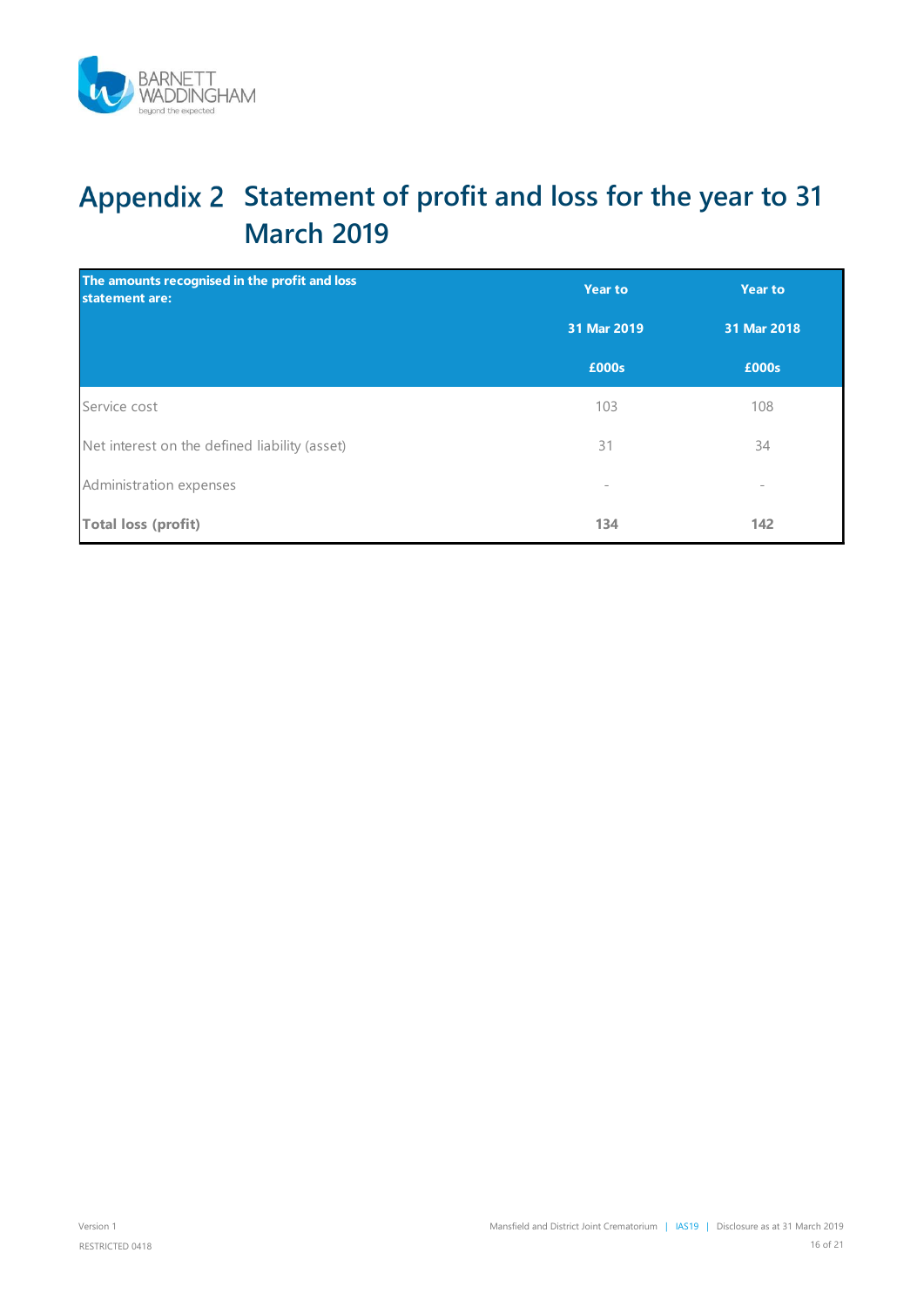

# <span id="page-16-0"></span>Appendix 3 Asset and benefit obligation reconciliation for **the year to 31 March 2019**

| Reconciliation of opening & closing balances of<br>the present value of the defined benefit | <b>Year to</b> | <b>Year to</b> |  |
|---------------------------------------------------------------------------------------------|----------------|----------------|--|
| obligation                                                                                  | 31 Mar 2019    | 31 Mar 2018    |  |
|                                                                                             | £000s          | £000s          |  |
| <b>Opening defined benefit obligation</b>                                                   | 2,509          | 2,437          |  |
| Current service cost                                                                        | 103            | 108            |  |
| Interest cost                                                                               | 65             | 68             |  |
| Change in financial assumptions                                                             | 158            | (86)           |  |
| Change in demographic assumptions                                                           | (144)          |                |  |
| Experience loss/(gain) on defined benefit obligation                                        |                |                |  |
| Liabilities assumed / (extinguished) on settlements                                         |                |                |  |
| Estimated benefits paid net of transfers in                                                 | (26)           | (34)           |  |
| Past service costs, including curtailments                                                  |                |                |  |
| Contributions by Scheme participants and other employers                                    | 16             | 16             |  |
| Unfunded pension payments                                                                   |                |                |  |
| <b>Closing defined benefit obligation</b>                                                   | 2,681          | 2,509          |  |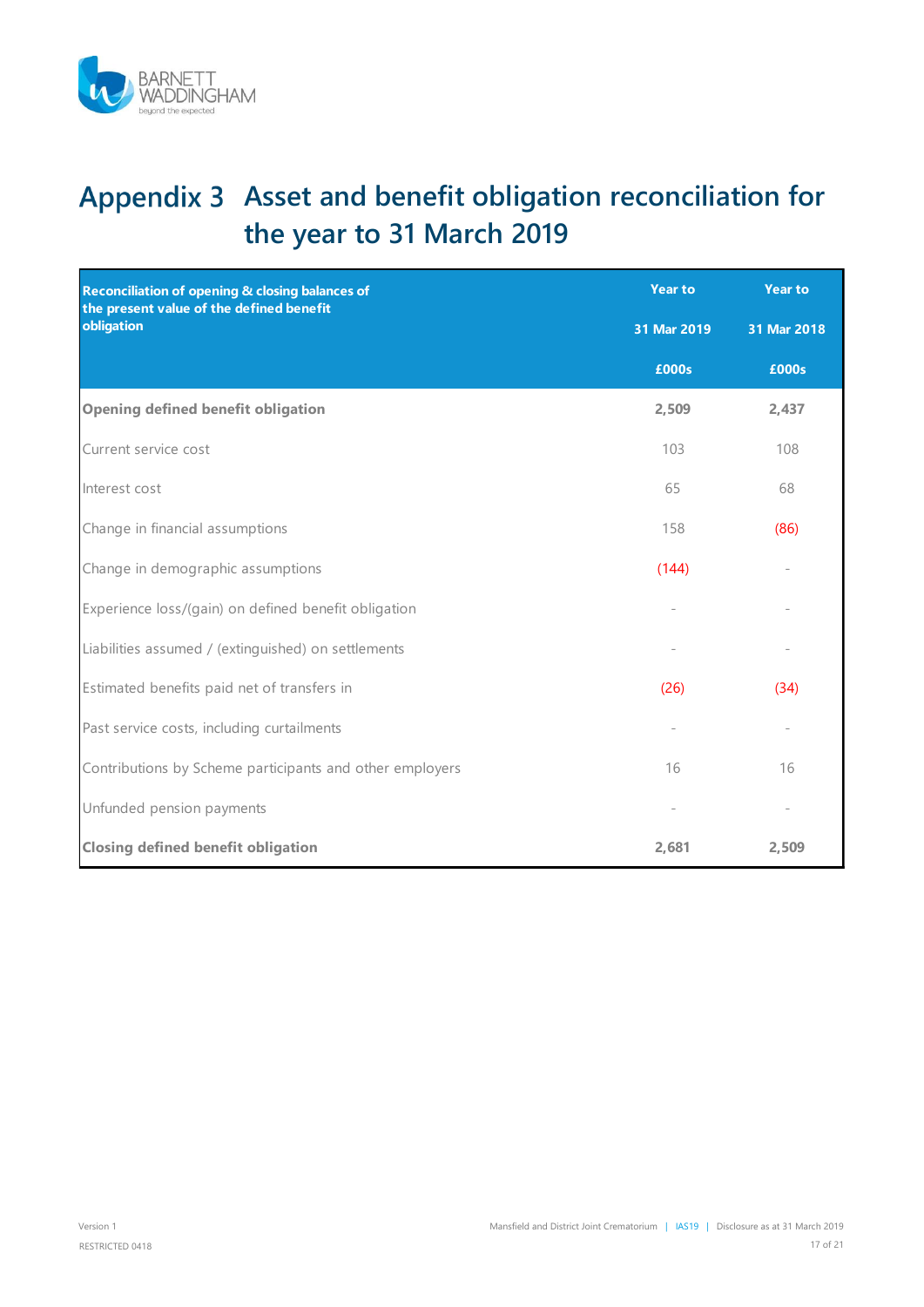

| Reconciliation of opening & closing balances of           | <b>Year to</b> | <b>Year to</b> |  |
|-----------------------------------------------------------|----------------|----------------|--|
| the fair value of Fund assets                             | 31 Mar 2019    | 31 Mar 2018    |  |
|                                                           | £000s          | £000s          |  |
| <b>Opening fair value of Fund assets</b>                  | 1,286          | 1,164          |  |
| Interest on assets                                        | 34             | 34             |  |
| Return on assets less interest                            | 97             | (2)            |  |
| Other actuarial gains/(losses)                            |                |                |  |
| Administration expenses                                   |                |                |  |
| Contributions by employer including unfunded              | 49             | 108            |  |
| Contributions by Scheme participants and other employers  | 16             | 16             |  |
| Estimated benefits paid plus unfunded net of transfers in | (26)           | (34)           |  |
| Settlement prices received / (paid)                       |                |                |  |
| <b>Closing Fair value of Fund assets</b>                  | 1,456          | 1,286          |  |

The total return on the fund assets for the year to 31 March 2019 is £131,000.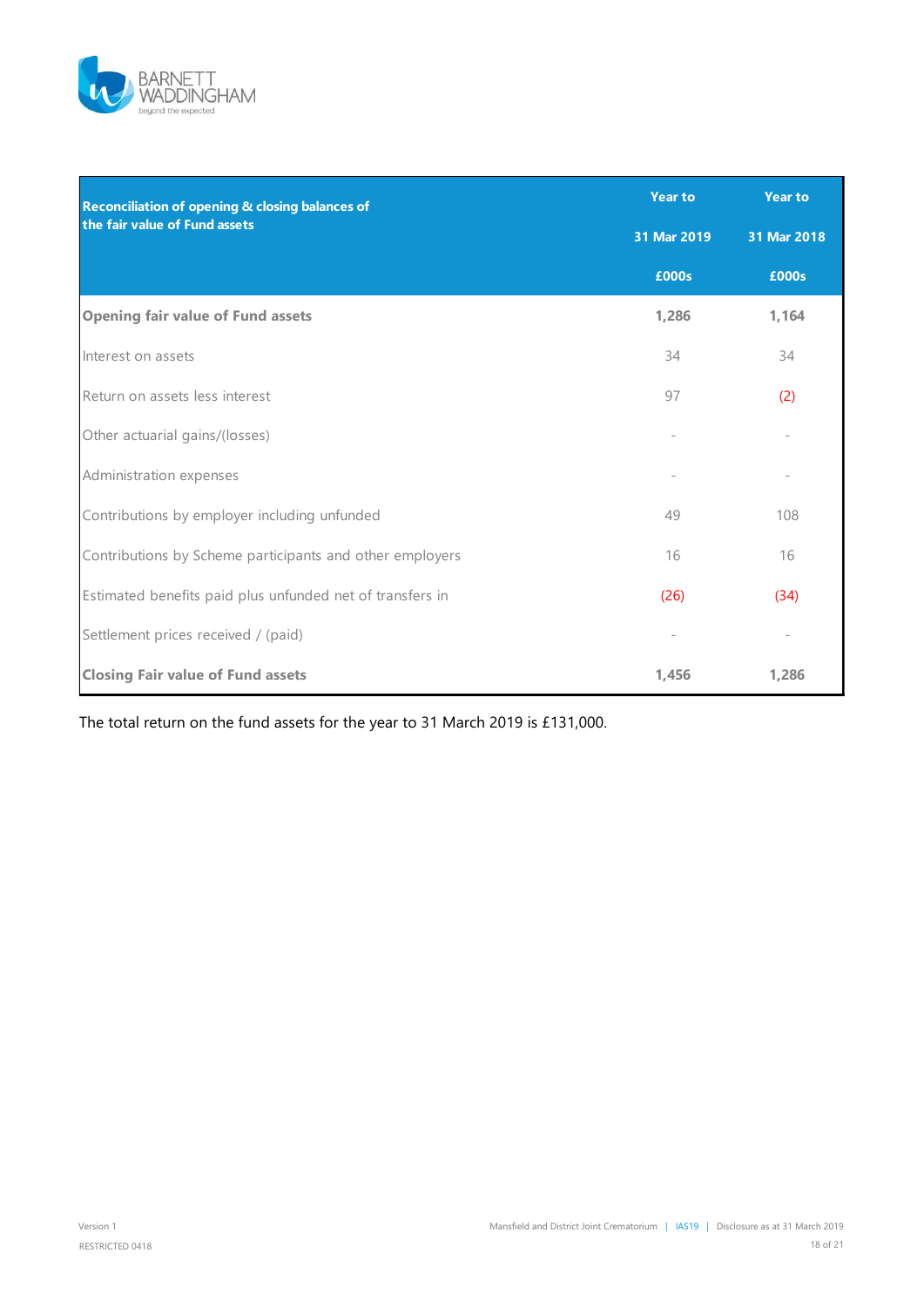

# <span id="page-18-0"></span>**Appendix 4 Sensitivity analysis**

| <b>Sensitivity analysis</b>                              | £000s   | £000s   | £000s    |
|----------------------------------------------------------|---------|---------|----------|
|                                                          |         |         |          |
| Adjustment to discount rate                              | $+0.1%$ | 0.0%    | $-0.1%$  |
| Present value of total obligation                        | 2,620   | 2,681   | 2,744    |
| Projected service cost                                   | 101     | 103     | 106      |
|                                                          |         |         |          |
| Adjustment to long term salary increase                  | $+0.1%$ | $0.0\%$ | $-0.1%$  |
| Present value of total obligation                        | 2,690   | 2,681   | 2,672    |
| Projected service cost                                   | 103     | 103     | 103      |
| Adjustment to pension increases and deferred revaluation | $+0.1%$ | 0.0%    | $-0.1%$  |
| Present value of total obligation                        | 2,735   | 2,681   | 2,628    |
| Projected service cost                                   | 106     | 103     | 101      |
|                                                          |         |         |          |
| Adjustment to life expectancy assumptions                | +1 Year | None    | - 1 Year |
| Present value of total obligation                        | 2,778   | 2,681   | 2,587    |
| Projected service cost                                   | 106     | 103     | 100      |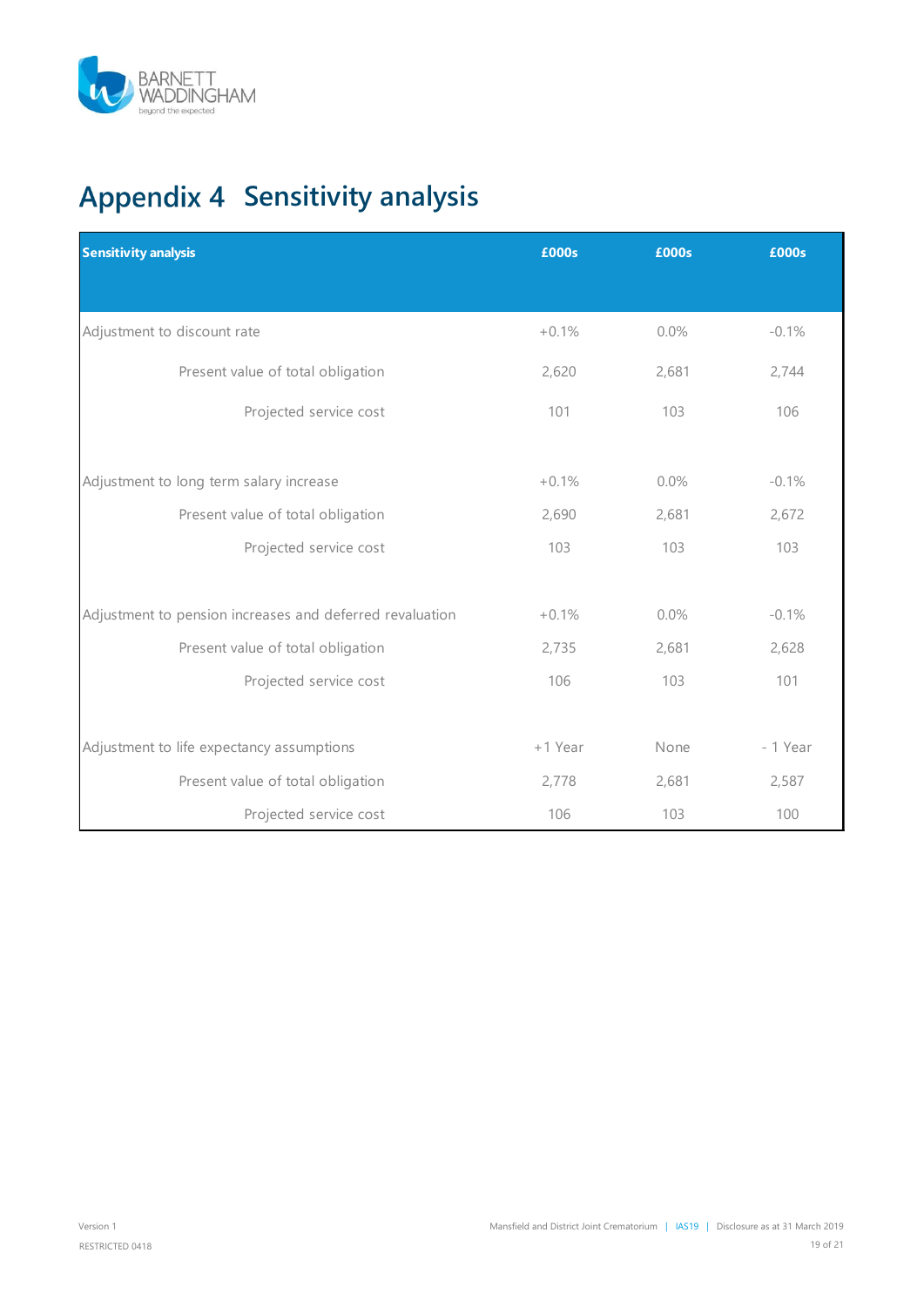

# <span id="page-19-0"></span>Appendix 5 Re-measurements in other comprehensive **income**

| Remeasurement of the net assets / (defined            | <b>Year to</b> | <b>Year to</b> |  |
|-------------------------------------------------------|----------------|----------------|--|
| liability)                                            | 31 Mar 2019    | 31 Mar 2018    |  |
|                                                       | £000s          | £000s          |  |
| Return on Fund assets in excess of interest           | 97             | (2)            |  |
| Other actuarial gains/(losses) on assets              |                |                |  |
| Change in financial assumptions                       | (158)          | 86             |  |
| Change in demographic assumptions                     | 144            |                |  |
| Experience gain/(loss) on defined benefit obligation  |                |                |  |
| Changes in effect of asset ceiling                    |                |                |  |
| Remeasurement of the net assets / (defined liability) | 83             | 84             |  |